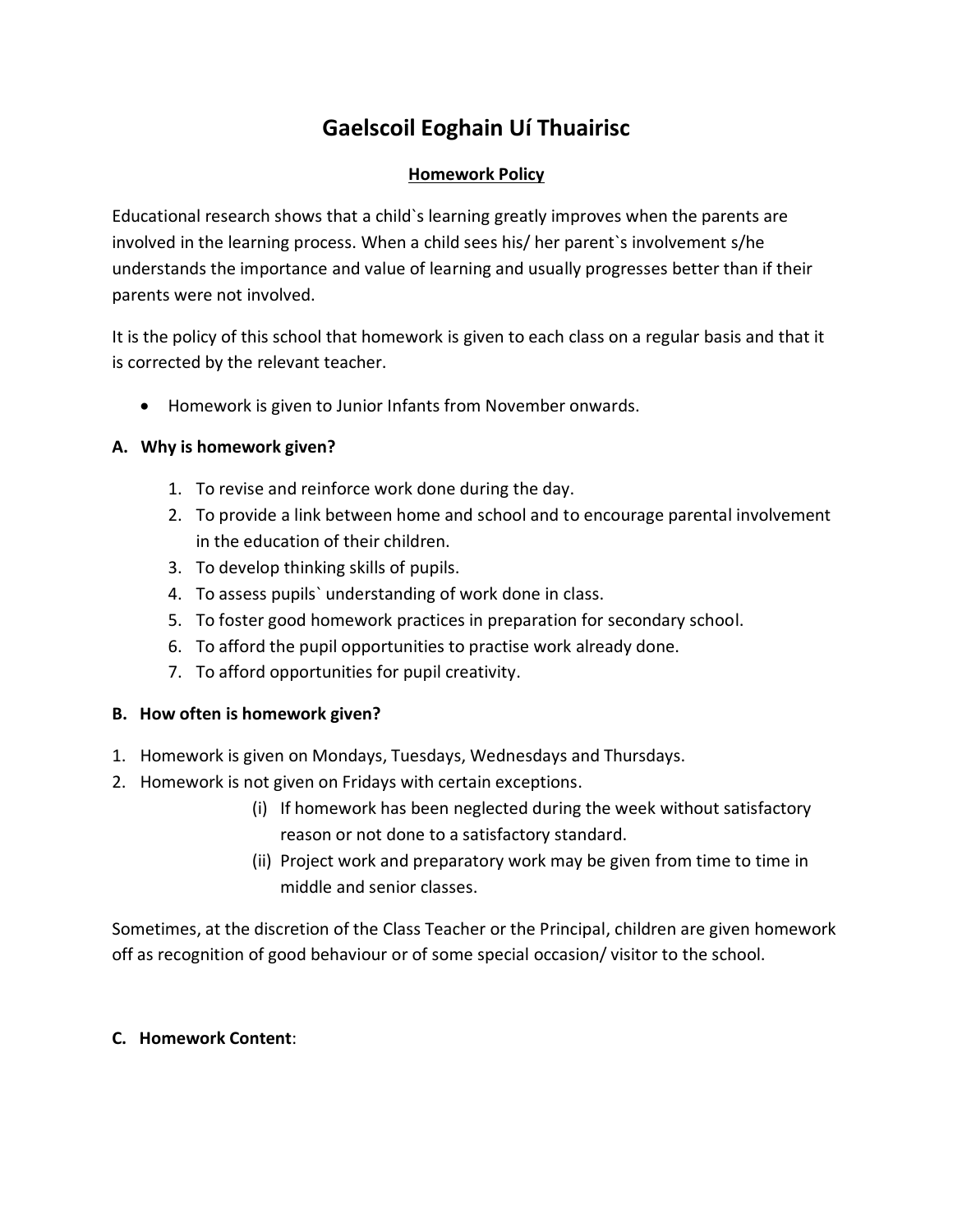Homework usually contains a selection of reading, writing and learning tasks. Content varies from day to day but it should be noted that homework involving reading and learning is just as important as written homework.

- 1. Homework will regularly contain reading, writing, spellings, tables, learning by heart, collecting information, finishing work started in class, as well as drawing and colouring.
- 2. Matching, number work and other mathematical work, penmanship/ written work, word boxes/ reading and colouring are examples of homework given in Infant Classes.
- 3. Children often feel that reading and learning by heart is not `real homework`. Parents can play a very important role in listening to reading and items to be learned, ensuring that this homework is done.

## **D. Duration of Homework:**

The following are guidelines for time spent on homework in the various classes. Different children will complete the same homework in different lengths of time, depending on their work capabilities. Time spent on homework will vary from day to day and also from the beginning to the end of the school year.

## *General Guidelines:*

- $\circ$  Junior and Senior Infants c. 20 minutes
- $\circ$  First and Second Class c. 20 30 minutes
- $\circ$  Third and Fourth Class c.45 minutes
- $\circ$  Fifth and Sixth Class c.60 minutes

#### *Pupils should*

- (a) Ensure homework is taken down accurately in the homework diary every day
- (b) Ensure they take home all relevant books and copies
- (c) Complete homework assignments to the best of their ability
- (d) Present written work neatly and on time

#### **E. How much help should parents give?**

Parents can help their children through the following.

(1) Arrange a suitable place and time for homework to be done.

(2) Ensure that there are no distractions eg. Television , music and even other children who may interrupt the work.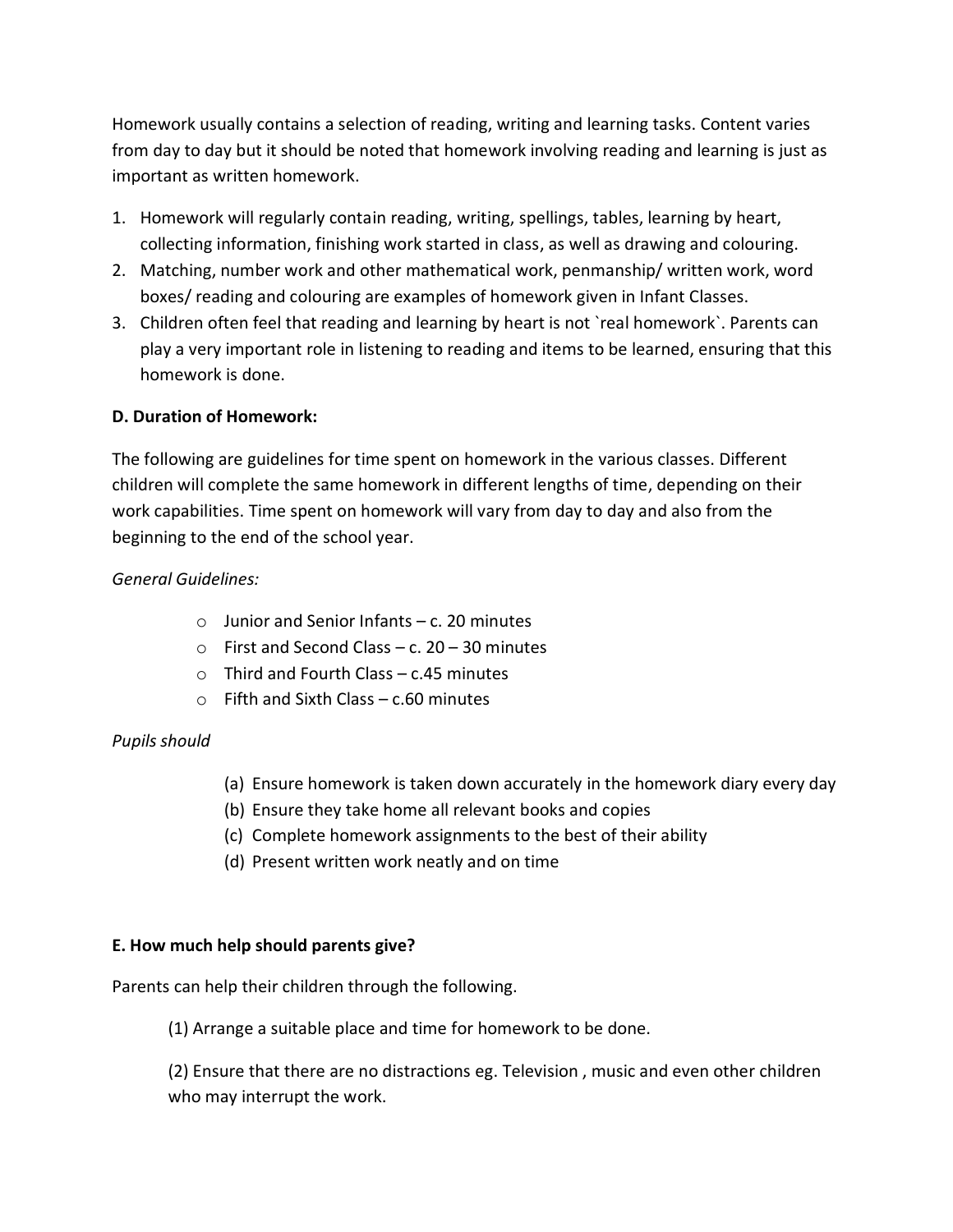(3) Encourage children to work as independently as possible and to resist `over helping`.

(4) Where a child has difficulties with the homework given, the parent should provide extra examples and explanation but should not do the work for the child. The parent should write a note to or contact the class teacher to explain the problem.

(5) Parents should use the teaching methods used in school, especially in the area of mathematics. If a parent doesn`t understand the teaching method used, it is best to leave the work undone as opposed to confusing the child by using a different method.

## **F. How often should parents monitor homework?**

- 1. Parents should look at the child`s homework each day and sign the homework diary.
- 2. Parents of Junior Infants should sign the worksheet each day.

## **G. How often do teachers monitor homework?**

Teachers monitor homework on a daily basis.

Various methods of correcting homework are used depending on content and the age of the children

*For Example:*

- **•** Teacher correction
- Class correction
- Correction in pairs or in groups
- Class discussion
- 1. Homework and class work may at times be corrected by the children themselves under the direction of the teacher – this promotes responsibility and self esteem in the children.
- 2. Teachers will at various times direct their correcting to specific aspects of the child's work eg grammar, spellings. Not every mistake in a child`s work will generally be corrected.

## **G. What happens when homework is not done?**

1. When homework is not done without a satisfactory reason or if it is done in an untidy manner or done without due effort, the child will be asked to finish/ correct / re-do the work that night or at the weekend.